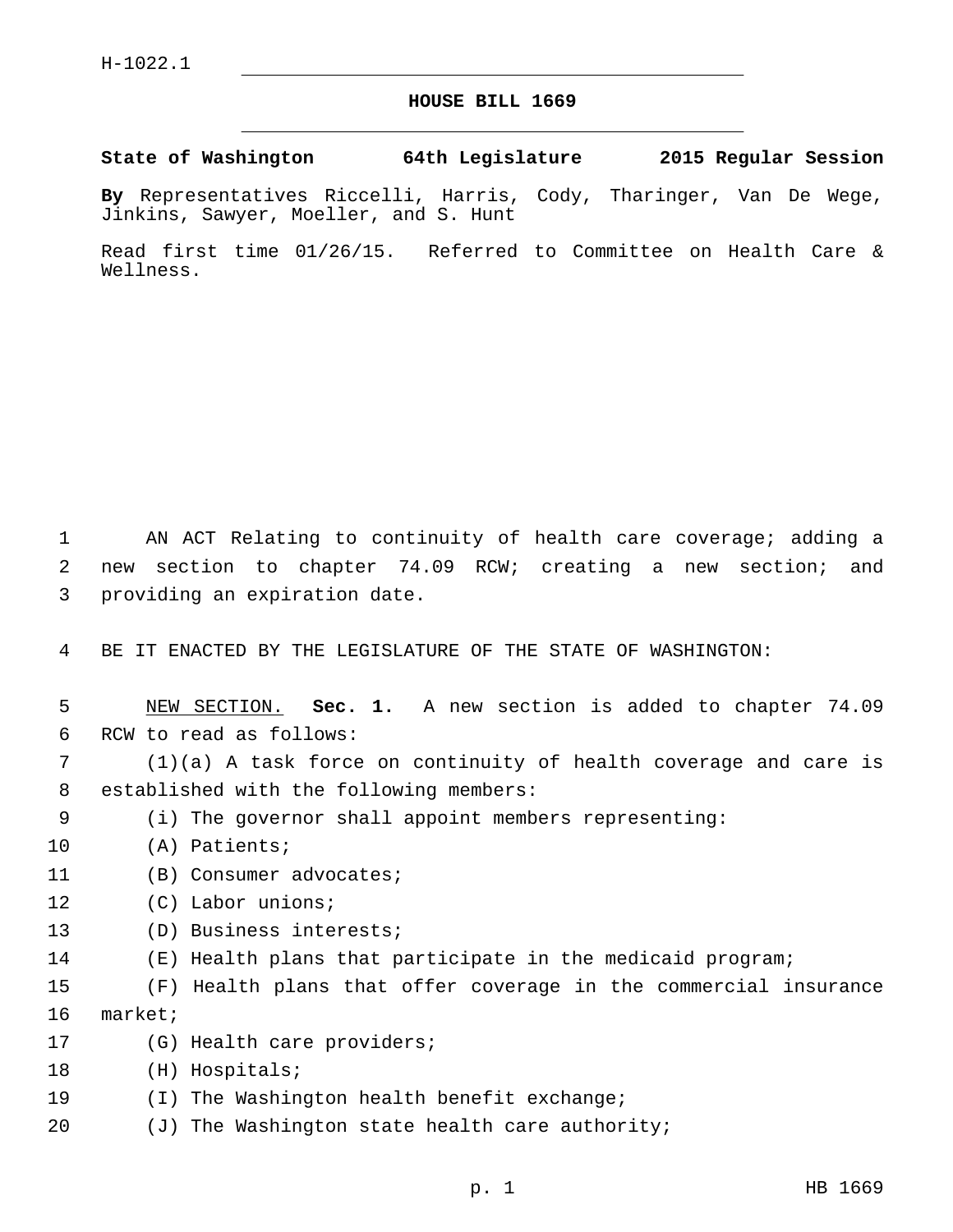(K) The Washington state department of social and health 2 services; and

(L) The Washington state office of the insurance commissioner.

 (ii) The governor shall invite the participation of representatives of tribes and urban Indian health providers in Washington state to serve as members of the task force.

 (b) The governor shall convene the initial meeting of the task force. The task force shall choose its chair from among its membership.9

 (c) Meetings of the task force shall be open to the public and 11 shall provide an opportunity for public comment.

 (2) The task force shall review and analyze data and identify 13 options and strategies in regards to:

 (a) Easing transitions between different types of health insurance coverage and plans, including employer-sponsored insurance, 16 individual insurance, and public programs;

 (b) Identifying the assistance necessary to help enrollees when they transition between health insurance plans or lose eligibility 19 for coverage;

 (c) Identifying options to reduce financial and eligibility barriers to obtaining and maintaining coverage; and

 (d) Establishing accountability and coordination among state agencies and the Washington health benefit exchange.

 (3) Staff support for the task force shall be provided by the 25 office of financial management.

 (4) Members of the task force, except those representing an employer or organization, are entitled to be reimbursed for travel expenses in accordance with RCW 43.03.050 and 43.03.060.

 (5) The task force shall report its preliminary findings and recommendations to the governor and the appropriate committees of the legislature by December 1, 2015, and a final report must be submitted by December 1, 2016. The final report shall address the task force's conclusions related to the items considered in subsection (2) of this section, as informed by the results of the study in section 2 of this 35 act.

36 (6) This section expires June 30, 2017.

 NEW SECTION. **Sec. 2.** The office of financial management shall contract for a study of the affordability and availability of health care coverage for Washington residents to be completed by March 1,